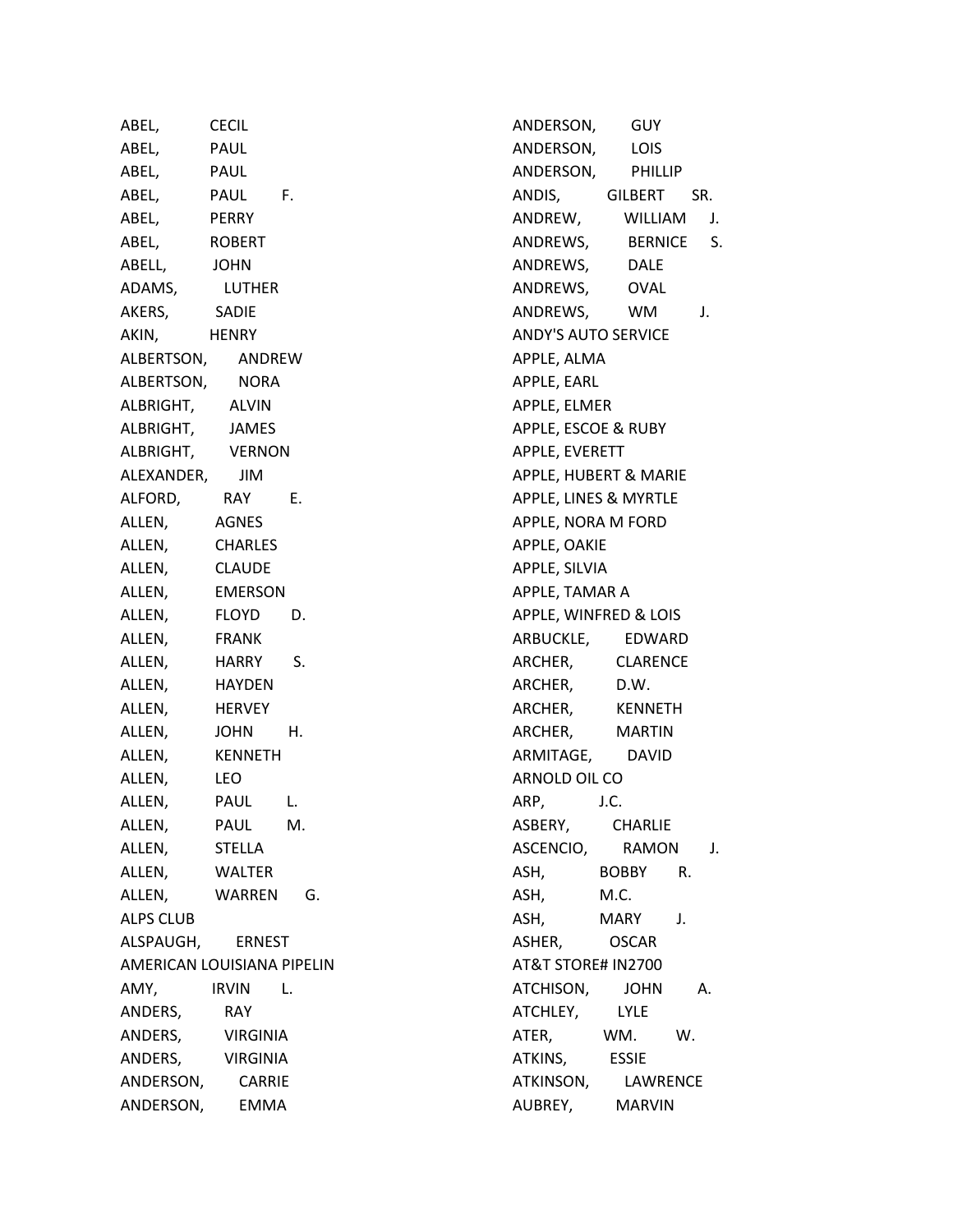| AUSTIN,                     | RAY.               |
|-----------------------------|--------------------|
| AYERS,                      | JOSEPH             |
| <b>B &amp; B STOCK FARM</b> |                    |
| BABB,                       | KENNETH            |
| BABBITT,                    | ALONZO             |
| BABBS,                      | JAMES              |
| BABCOCK,                    | GEORGE             |
| BABCOCK,                    | ODIS               |
| BABCOCK,                    | PEARL              |
| BABCOCK,                    | <b>RUFUS</b>       |
| BAER,                       | EMILY<br>D.        |
| BAER,                       | MARTIN             |
| BAER,                       | ROBERT<br>L.       |
| BAGSHAW,                    | <b>DELBERT</b>     |
| BAGSHAW,                    | <b>JESS</b>        |
| BAILEY,                     | <b>B.H.</b>        |
| BAILEY,                     | <b>CHLS</b><br>В.  |
| BAILEY,                     | T. R.              |
| BAKER,                      | <b>AUDREY</b>      |
| BAKER,                      | <b>CLINT</b><br>J. |
| BAKER,                      | E. D.              |
| BAKER,                      | <b>FANNIE</b>      |
| BAKER,                      | <b>HELEN</b>       |
| BAKER,                      | <b>PHILLIP</b>     |
| BAKER,                      | ROBERT<br>JR.      |
| BAKER,                      | ROBERT<br>R.       |
| BAKER,                      | SHERMAN            |
| BAKER,                      | WILLARD            |
| BAKER,                      | WM<br>N.           |
| BALDWIN                     | CECIL              |
| BALL,                       | BARBARA            |
| BALL,                       | <b>DEWEY</b>       |
| BALL,                       | <b>FANNIE</b>      |
| BALL,                       | <b>ROBERT</b>      |
| BALLARD,                    | <b>NEWELL</b>      |
| BARCLAY,                    | J.A.               |
| <b>BARKLEY,</b>             | WM<br>J.           |
| BARLOW,                     | L.<br>DALE         |
| BARLOW,                     | <b>MORRIS</b>      |
| BARNARD,                    | DELLA              |
| BARNES,                     | MARSHALL           |
| BARNES,                     | OMA                |
| BARNETT,                    | Ē.<br>DAN          |

| BARNETT,   | EARL           |    |
|------------|----------------|----|
| BARNETT,   | EVELYN         | В. |
| BARNETT,   | HARLEY         |    |
| BARNETT,   | <b>JESSE</b>   |    |
| BARNETT,   | KENNETH        |    |
| BARNETT,   | THOMAS         |    |
| BARRETT,   | LELIA          |    |
| BARRETT,   | Louise         |    |
| BARTL,     | <b>EZRA</b>    |    |
| BARTL,     | HAROLD         |    |
| BASS,      | WAYNE          | Е. |
| BAYSINGER, | JOHN           |    |
| BEAMS,     | ELMER          |    |
| BEAN,      | <b>BESSIE</b>  |    |
| BEAN,      | HAZEL          |    |
| BEASLEY,   | <b>ELMER</b>   |    |
| BEASLEY,   | JOHN R.        |    |
| BEASLEY,   | LAWRENCE       |    |
| BEASLEY,   | RUTH           |    |
| BEASY,     | <b>VINCENT</b> |    |
| BEATTY,    | EVERETT R.     |    |
| BEATTY,    | GOLDA M.       |    |
| BEATTY,    | LAWRENCE       |    |
| BEATY,     | A.C.           |    |
| BEATY,     | <b>CHARLES</b> | D. |
| BEATY,     | <b>ELMER</b>   |    |
| BEATY,     | ERNEST         |    |
| BEATY,     | GOLDA          | А. |
| BEATY,     | O. E.          |    |
| BEAVER,    | LESTER         |    |
| BECK,      | ANNA           |    |
| BELCHER,   | LYNN           | R. |
| BELCHER,   | RALEIGH        |    |
| BELCHER,   | RAY            |    |
| BENEFIEL,  | WМ             | G. |
| BENHAM,    | HUGH           |    |
| BENHAM,    | ISAAC          | N. |
| BENNETT,   | BELVA          | L. |
| BENNETT,   | <b>CHARLES</b> |    |
| BENNETT,   | <b>CHARLES</b> |    |
| BENNETT,   | CLAR           | R. |
| BENNETT,   | DAMON          |    |
| BENNETT,   | DAMON          |    |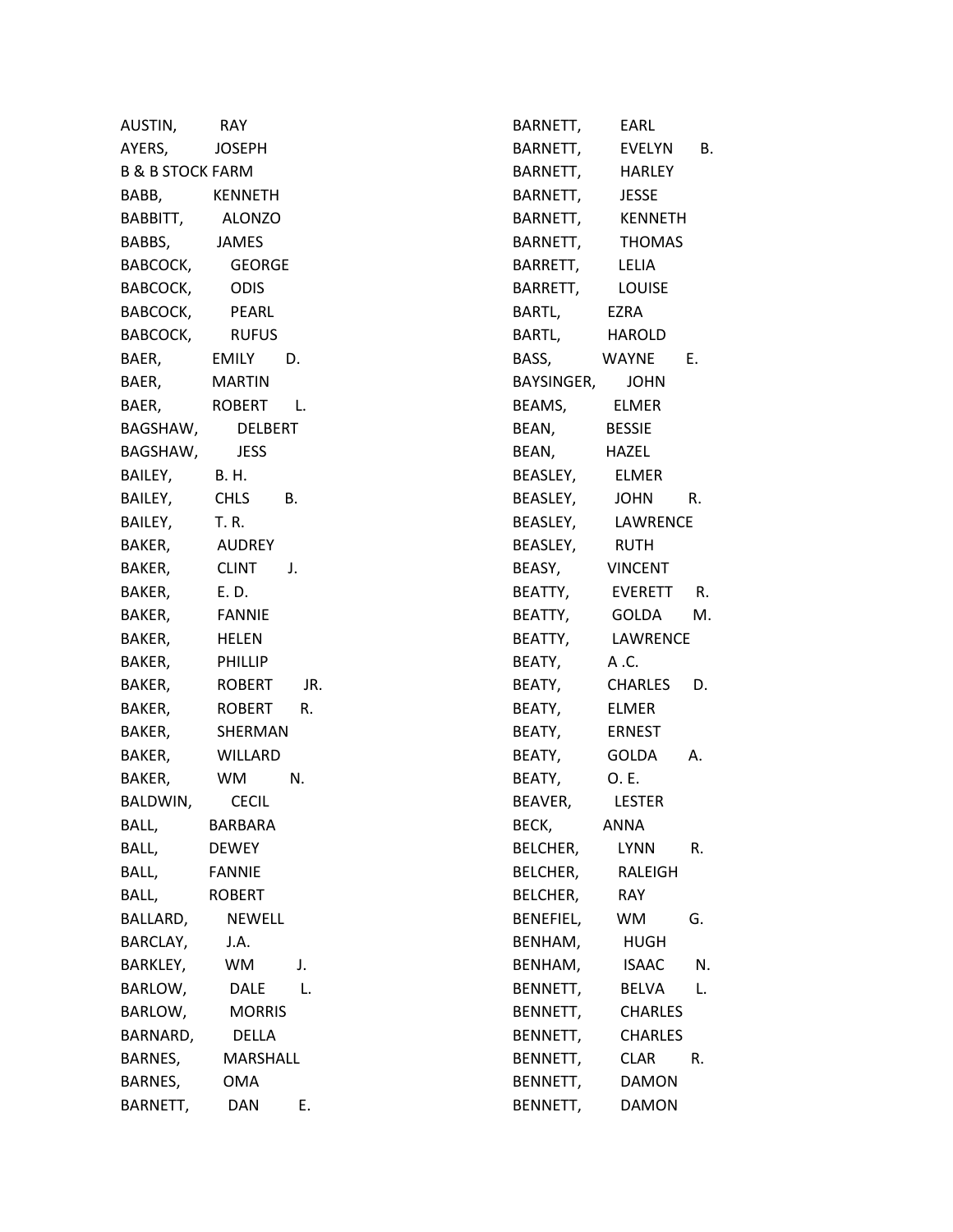BENNETT, GEORGE BENNETT, ROBERTA BENNETT, RUTH BENSON, LYLE BEX, ARNOLD L. BEX, GEORGE BEX, JESSE BEX, MANIE BIRD, BERNICE BIRD, CLIFFORD BISHOP, CALEB BISHOP, DAN B. BISHOP, MARGIE BLACKERBY, NELSON BLACKWELL, EDDIE BLACKWELL, ERNEST N. BLAKE, GEORGE BLEDSOE, BERT BLEDSOE, BESSIE BLEDSOE, CELESTIA BLEDSOE, DENNIS BLEDSOE, ELIZA BLEDSOE, L. M. BLEDSOE, OTT BLEDSOE, ROBERT BLEVINS, AGNES BLEVINS, JAMES C. BLUFF SPRINGS CHURCH BOBBITT, BEN BOBBITT, JAMES BOBBITT, SAMUEL BODEM, EDITH C. BOEN, JAMES BOLING, CHRISTINA BOLING, JAMES BONER, E. I. BOOKER, MURPHY G. BOONE, ALVA BOONE, JAMES BOONE, JAMES BORDEN, FRANCIS BOUCHER, WILLIAM C. BOWDEN, PAUL V.

BOWDEN, S. C. BOWDEN, WILLIS BOWLES, JOHN L. BOWLING, MAYNARD BOYD, CARL BOYD, ELLA BOYER, JOSEPH B. BRABANDT, H. J. BRANCO, JOSEPH C. BRANHAM, JAMES BREEDEN, ELLA BREEDEN, HERMAN F. BREEDEN, LOUIS BREEDEN, THOMAS N. BREEZE HILL CHURCH BRETZLAFF, LOUIE BREWER, A. O. BREWER, CHARLES E. BREWER, FRANK BREWER, HARGUS BREWER, HARGUS BREWER, HARLEY BREWER, HARLEY BREWER, JOHN H. BRICKEY, FREDERICK BRIDGES, DONALD BRIDGES, FRED M. BRIDGES, LEONARD BRIDGES, LESTER BRIDGES, LLOYD BRIDGES, WAYNE BRIDGES, WILLARD BRIDGEWATER, ERNEST BRIDGEWATER, JOHN BRIDGEWATER, LAVERNE BRIM, JAMES BRINER, FRED BRINK, HARRY M. BROCK, CARL BROCK, GOLDEN P. BROCK, ISAAC BROCK, KATIE BROCK, WINFIELD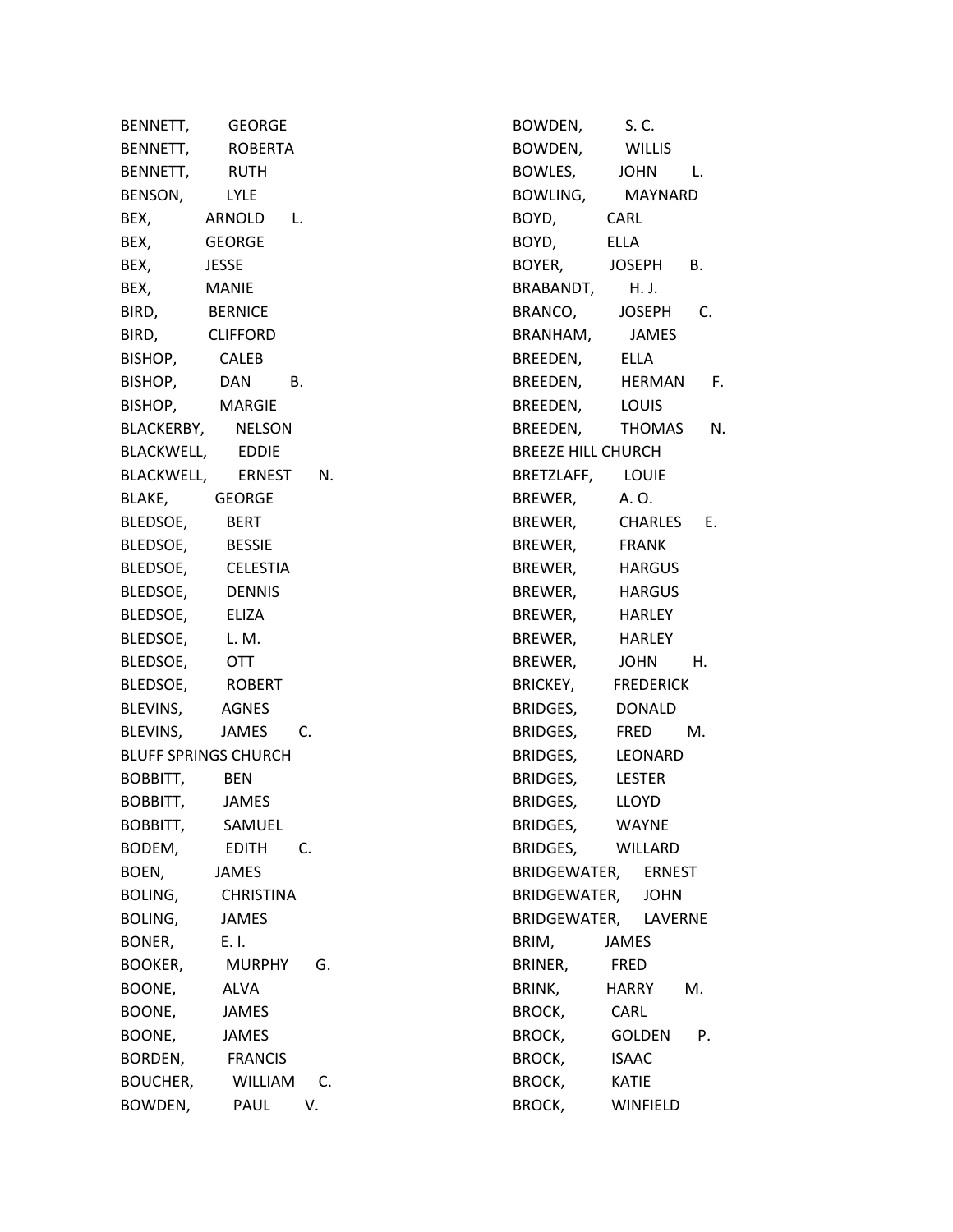BROMER SCHOOL BROOKS, CARRIE BROOKSHIRE, FRANK BROSMER, MYRTLE BROTHERS, PAUL BROTHERS, SHERIDAN H. BROWN, ARNOLD R. BROWN, BERNARD M. BROWN, CHRIS BROWN, CLARK BROWN, E. R. BROWN, EARL T. BROWN, EMIL C. BROWN, ERNEST BROWN, FRED N. BROWN, GEORGE BROWN, GUIDO BROWN, KATIE BROWN, KENNETH L. BROWN, LESTER N. BROWN, LOREN BROWN, PRESTON BROWN, RAY BROWN, REX BROWN, ROBERT BROWN, ROBERT F. BROWN, WAYNE BROWN, WILLIAM BRUNER, GLADYS BRUNER, MAUDE BRUNER, WAYNE BRYANT, CLAUDE BRYANT, JAMES BUCHANAN, BERNICE BUCHANAN, HELEN W. BUCHANAN, HERSHEL BUCHANAN, JANIE BUCHANAN, JOHN BUCHANAN, LESTER BUCHANAN, LORA BUCHANAN, STANLEY BUERCKLEY, CLEO A. BUERCKLIN, HUGH

BUETEL, PRENTICE BULLARD, FRED BULLINGTON, AMANDA BULLINGTON, CARL BULLINGTON, CURTIS BULLINGTON, DAVID BULLINGTON, EDITH BUNDY, BERTIE BUNDY, HOMER BUNDY, JERRY BUNDY, KENNETH BUNDY, MAVOR BURCH, W. A. BURGESS, DENNIS BURMAN, HERMAN BURMAN, THURSTON BURRELL, JAMES E. BURRELL, JIM BURRELL, SUE M. BURRIS, HARRY BURTON, BETTY BURTON, ERMAL BURTON, EVERETT BURTON, JOE BURTON, JULIA BURTON, MAUDE BURTON, MAZZIE BURTON, NEWTON BURTON, PAUL BURTON, PORTER BURTON, SAMUEL BURTON, WILLARD H. BURTON CAR LOT BURTRON, JOHN BUSICK, JAMES L. BUTTERFIELD, JACK BUTTERY, DEE BYERS, HELEN BYRD, CECIL BYRUM, W. J. C & B TRUCK STOP CALFEE, CARL CALLAM, RALPH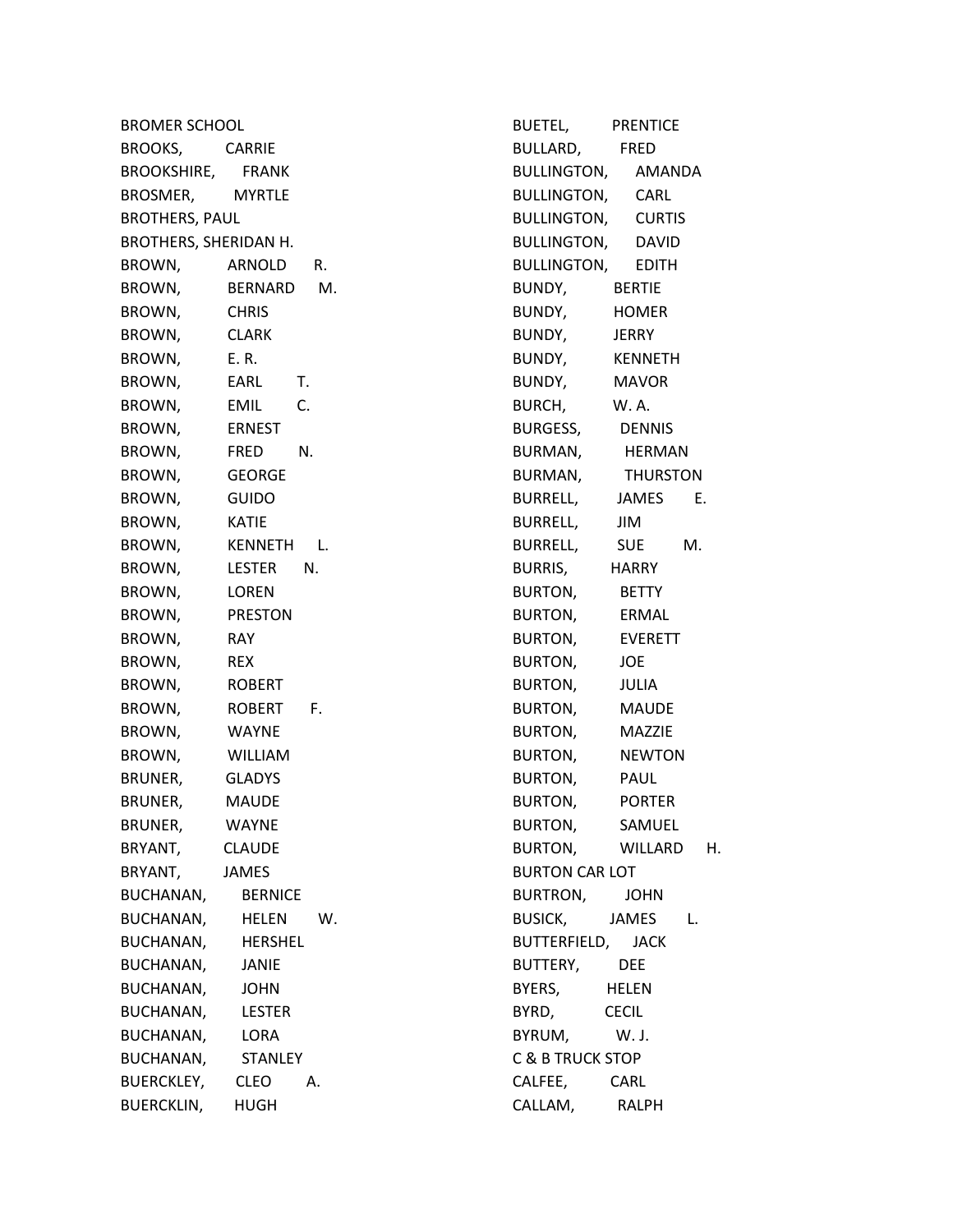| CAMBRON,           | <b>CECILIA</b>                    |
|--------------------|-----------------------------------|
| CAMMACK, EARL      |                                   |
| CAMPBELL, CLYDE    |                                   |
| CAMPBELL, DALE     |                                   |
| CAMPBELL, IRIS     |                                   |
| CAMPBELL, RAY      |                                   |
|                    | CAMPBELL, WILLARD                 |
| CAPEN,             | <b>RUTH</b>                       |
|                    | CAPLINGER, EUNICE<br>۷.           |
| CARDWELL, CARLIE   |                                   |
|                    | CARLSON, NORMAN                   |
| CARMICKLE, BRUCE   |                                   |
| CARNES, AMOS       |                                   |
|                    | CAROTHERS, KATHRYN                |
|                    | CARPENTER, FRANCES K.             |
| CARPENTER, R. H.   |                                   |
| CARR,              | <b>HOWARD</b>                     |
| CARTER, ALFRED     |                                   |
| CARTER, ALLEN      |                                   |
| CARTER, EARL       |                                   |
| CARTER,            | LENA                              |
| CASE,              | <b>ETHER</b>                      |
| CASE,              | <b>MYRTLE</b>                     |
|                    | <b>CASE &amp; CONRAD BROTHERS</b> |
| CASPER, M.J.       |                                   |
| CASSIDY, ROBERT    |                                   |
| CAUBLE, RONALD     |                                   |
|                    |                                   |
|                    | CAUDELL, W.F.<br>CAVE, HAROLD E.  |
|                    | CAVETOWN M E CHURCH               |
| CHAMBERS,          | <b>FREADA</b>                     |
| CHANDLER,          | JIM                               |
| CHAPMAN,           | WILLIAM                           |
| CHARLES,           | <b>ROBERT</b>                     |
| CHARLESWORTH, IVAN |                                   |
| CHASTAIN, ARTHUR   |                                   |
| CHASTAIN,          | <b>BARNEY</b>                     |
| CHASTAIN,          | <b>CHARLES</b>                    |
| CHASTAIN,          | CHARLES<br>Н.                     |
| CHASTAIN,          | <b>CHLS</b><br>L.                 |
| CHASTAIN,          | Т.<br><b>GEORGE</b>               |
| CHASTAIN,          | GRANT                             |
| CHASTAIN,          | <b>HUBERT</b>                     |

CHASTAIN, JERRY CHASTAIN, JOSEPHINE CHASTAIN, JOSEPHUS CHASTAIN, LOIS CHASTAIN, MARTHA E. CHASTAIN, RAYMOND L. CHASTAIN, RONALD CHASTAIN, ROY CHASTAIN, VIRGIL CHEATHAM, STANLEY CHEATHEM, ACEY CHENEWORTH, S. J. CHILDERS, CHARLES CHILDERS, HAROLD CHILDS, ALICE CHISHAM, DALE CHISHAM, RUBY CHISM, ROBERT CHRIST, NICK CHUMBLEY, WILLIAM CLARK, HERBERT H. CLARK, HOMER L. CLARK, JAMES H. CLARK, JAMES H. CLARK, LONA CLARK, LONNIE CLAXTON, CHARLES J. CLEAVER, ZETA CLEEK, JOHN CLEMENTS, ARTHUR E. CLEMENTS, CARL CLEMENTS, HOWARD CLEMENTS, LIZZIE CLEMENTS, RAYMOND CLEMENTS, ROBT E. CLEMENTS, THAD CLEVENGER, FRED CLIPP, JAMES CLOUD, JESSIE CLOUSE, DOUGLAS CLOUSE, WILBUR COBB, BERTHA COBB, CHARLES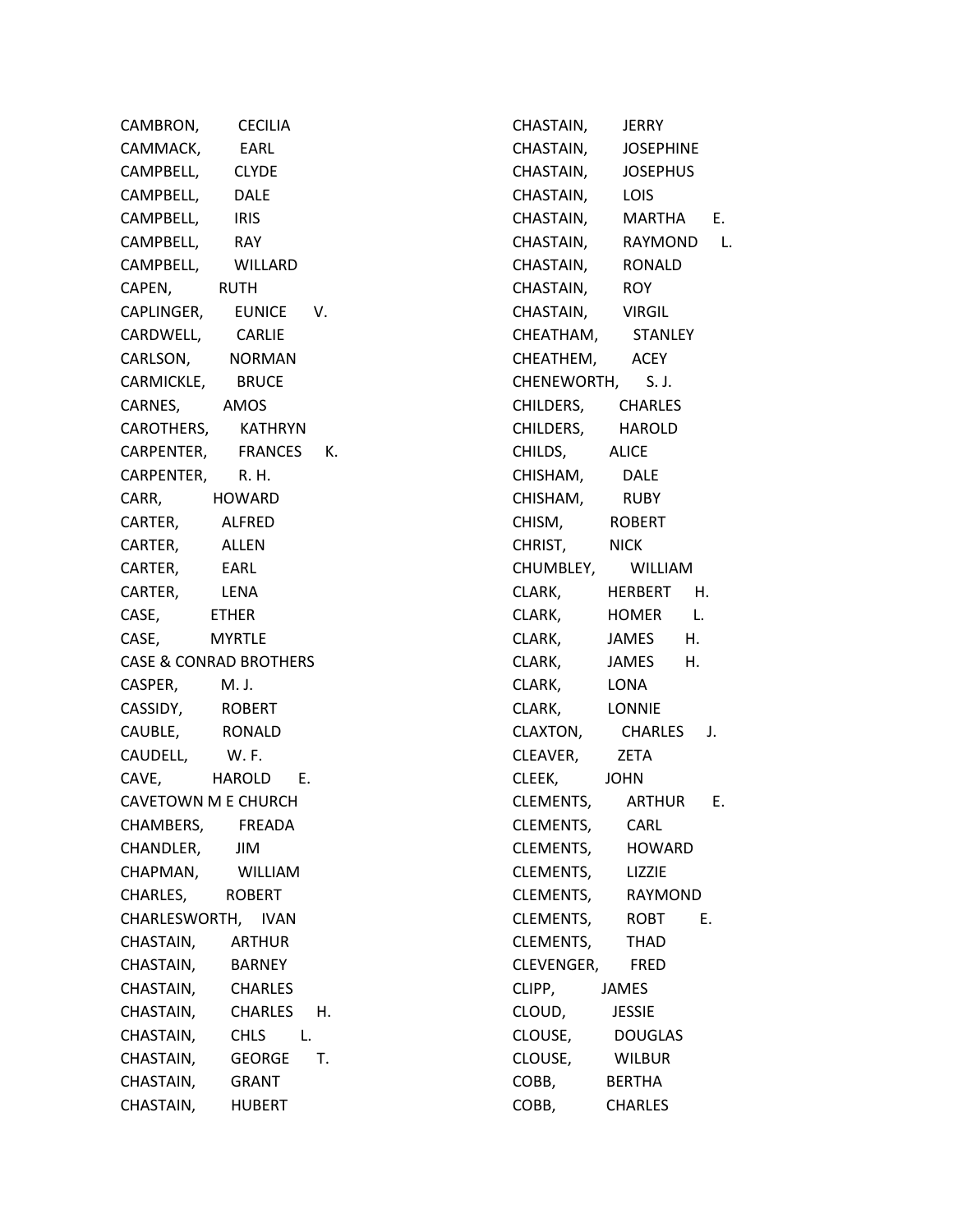COBLE, LEON COCKERHAM, JOSEPHINE COEN, MURL COLE, CHARLES L. COLE, ROLLAND D. COLE, WILBURN COLGLAZIER, RUSSELL L. COLGLAZIER DAIRY BAR COLLIER, ANDY B. COLLIER, ROBERT COLLINS, BILL COLLINS, BOBBY COLLINS, CHRIS COLLINS, ENOS COLLINS, HOWARD T. COLLINS, LELAND COLLINS, ROBERT H. COMBS, DAMON COMBS, FRED COMBS, FRED COMBS, OSCAR COMPTON, RICHARD L. CONARD, GEORGE CONDRA, BEN CONDRA, FLOYD CONDRA, FRANCES E. CONDRA, HARVEY CONDRA, THOMAS CONLEY, ORLANDO CONNELL, ORVILLE CONNER, JOHN CONNERLY, FLOYD CONRAD, CORA CONRAD, DELORES CONRAD, FERN CONRAD & REYNOLDS CONSUMERS ERMC CONTRERAS, LOTTIE COOK, ALSTEN COOK, BURNIE COOK, CHARLES M. COOK, CLARENCE COOK, DEWEY H.

COOK, DUANE E. COOK, E. E. COOK, LILLIE R. COOK, RICHARD COOK, SHELBY COOK, WARREN COOLEY, ALBERT COOLEY, W. H. COOPER, ARCHIE COOPER, BEN R. COOPER, CHARLES E. COOPER, ENOS COOPER, GEORGE COOPER, HELEN COOPER, HUBERT W. COOPER, OLLIE COOPER, ROBERT COOPER, ROBERT COOPER & BAKER COPE, B. B. COPE, MARY COPE, PEARL COPLEN, MARION W. CORNELUIS, D. E. CORNWELL, BLANCHE CORNWELL, DOLORES CORNWELL, LELAH CORNWELL, ROY CORNWELL, STANLEY CORNWELL, TOM CORNWELL CO, INC COSBY, B. F. COTT, EDWARD COTTNER, HARRY COULTER, BEATRICE COULTER, DORA COULTER, ESTELLE N. COULTER, FERN COULTER, FRED COULTER, MARIS N. COURTWRIGHT, KENNETH COX, ELBERT COX, JESSIE T.